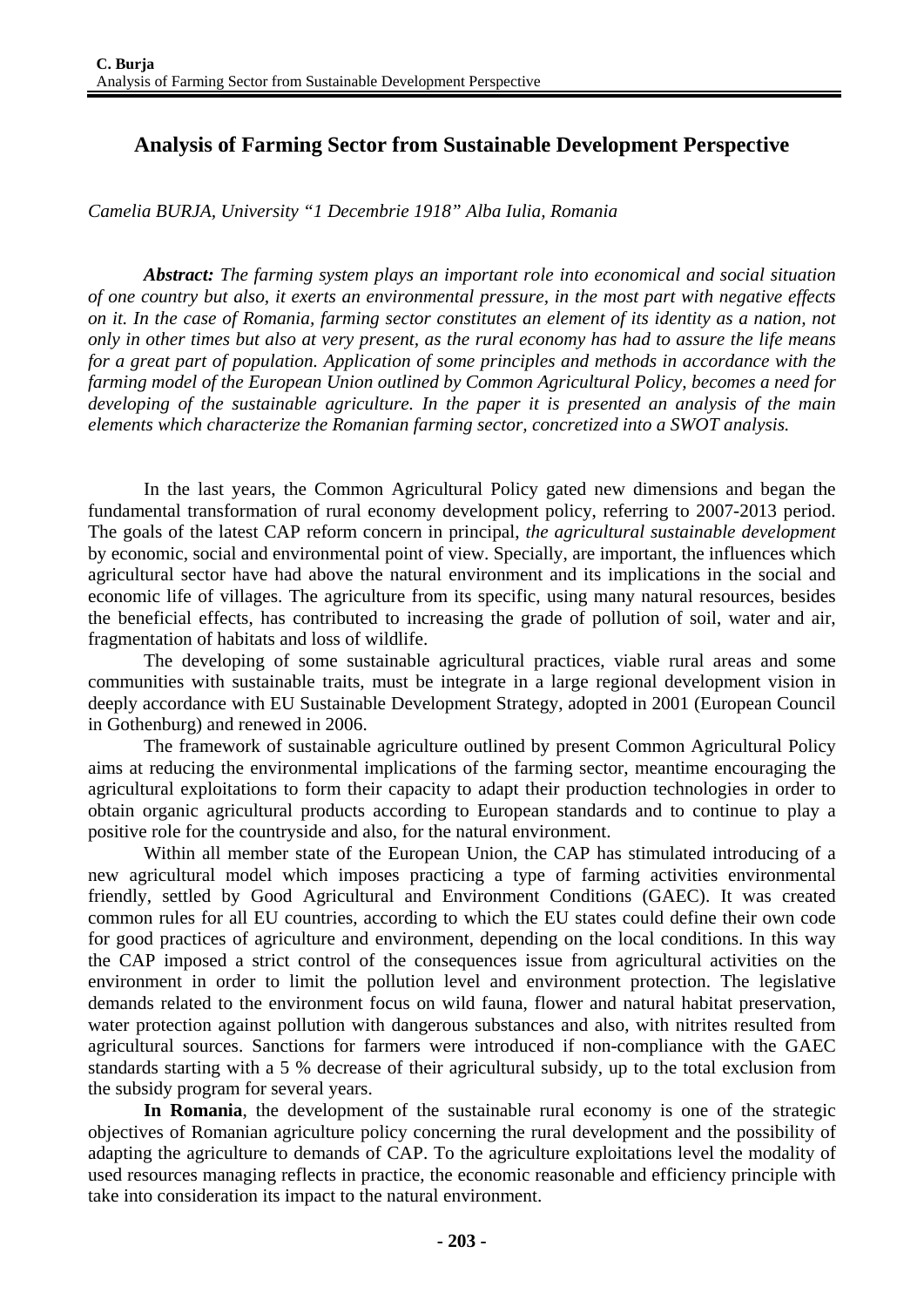The implementation of the specific framework of the EU Community Agricultural Policy implied adopting *the Code of Good Agricultural and Environment Conditions* those main elements concern: fight against and prevent soil erosion, preserve the uncultivated arable land in good conditions for production, also maintain grassland in good situation.

 In the circumstances in which the framework of sustainable agriculture was finalized, the agricultural exploitations will develop their capacity to adapt their production technologies in order to obtain organic agricultural products according to European standards. An indirect effect of GAEC application in Romania is stimulating the gathering of small surfaces of farms, taken into consideration that the minimum dimension necessary of an agricultural exploitation (than as obtains sustainable features) eligible for support, is 1 ha; in 2002 the farms with surfaces less than 1 ha occupied 86000 ha.

In order to better appreciation the present stage of Romanian farming from perspective of its implications on environment, it is necessary a characterization of principle aspects concerning this sector using a *set of general and structural indicators (environmental and agricultural indicators)*. The general indicators outline the level of agriculture competitiveness provided by number of the operators who action within farming sector, agricultural labor force efficiency, extend of agricultural area, agricultural output, situation of purchaser prices. The environmental and agricultural indicators will permit making the links between the environment and farming practices and refers to extend of areas under agri-environmental support, areas occupied by organic farming, livestock density, sales of pesticides, nitrogen surplus, irrigable area. The set of sustainable development indicators have developed like a part of EU sustainable development strategy for monitoring the progress made by the member states towards implementation the new European policy goals and evaluation the numerous areas which might contribute to creation of some sustainable communities, agriculture being one of the first sectors of the economy to receive the attention of European policymakers (tab 1).

| <b>Indicators</b> |                                             | Romania  | <b>EU-25</b> | <b>EU-15</b> |
|-------------------|---------------------------------------------|----------|--------------|--------------|
| General           | Number of agricultural holdings             | 4484900* | 9870600*     | 6238600*     |
| indicators:       | Land area, 1000 hectares                    | 22899    |              | 312422       |
| Agricultural      | Arable land (+ perm. crops), 1000 hectares  | 9430     | 108659       | 84168        |
| sector            | Agricultural GDP, %                         | 10       |              | $1.9*$       |
|                   | Import of agricultural products, mill. euro | 2424,8   | .            | 58200**      |
|                   | Export of agricultural products, mill. euro | 854,0    | .            | 58000***     |
| Agricultural      | Total farm labor force, annual work unit    | 2700000  | 9804000      | 6290000      |
| labor force       | Full-time regular farm labor force          | 338000   | 3874000      | 2749000      |
|                   | Agricultural holders < 35 years old         | 392000   | 793000       | 386000       |
|                   | Agricultural holders > 65 years old         | 1719000  | 2706000      | 1898000      |
| Agricultural      | Cereals production, 1000 tones              | 19710    |              | 199365       |
| production        | Vegetables production, 1000 tones           | 4685     | .            | 52894        |
|                   | Cow milk, 1000 tones                        | 5716     | .            | 109448       |
| Agricultural      | Gross value added at producers prices of    | 4121**   | 127162       | 116758       |
| output            | agricultural industry, mill. euro           |          | $(128726**)$ | $(119434**)$ |
|                   | Crop output, mill.euro                      | 4887**   | 149452       | 135816       |
|                   |                                             |          | $(143768**)$ | $(131857**)$ |
|                   | Animal output, mill. Euro                   | 2984**   | 123318       | 109475       |
|                   |                                             |          | $(121509**)$ | $(110031**)$ |
|                   | Income from agricultural activity,          | 283,4    | 104,8        | 103,7        |
|                   | $(2000=100)$                                |          |              |              |
| Sustainable       | Organic area (fully converted and under     | 170000   | .            | 4886979**    |
| development       | conversion), hectares                       |          |              |              |
| indicators for    | Organic farming area of UAA, %              | 0,1      | .            | $3.8**$      |
| agriculture       | Area under agri-environmental support, %    |          | .            | $24**$       |

*Table 1 Agricultural and environmental indicators, 2005*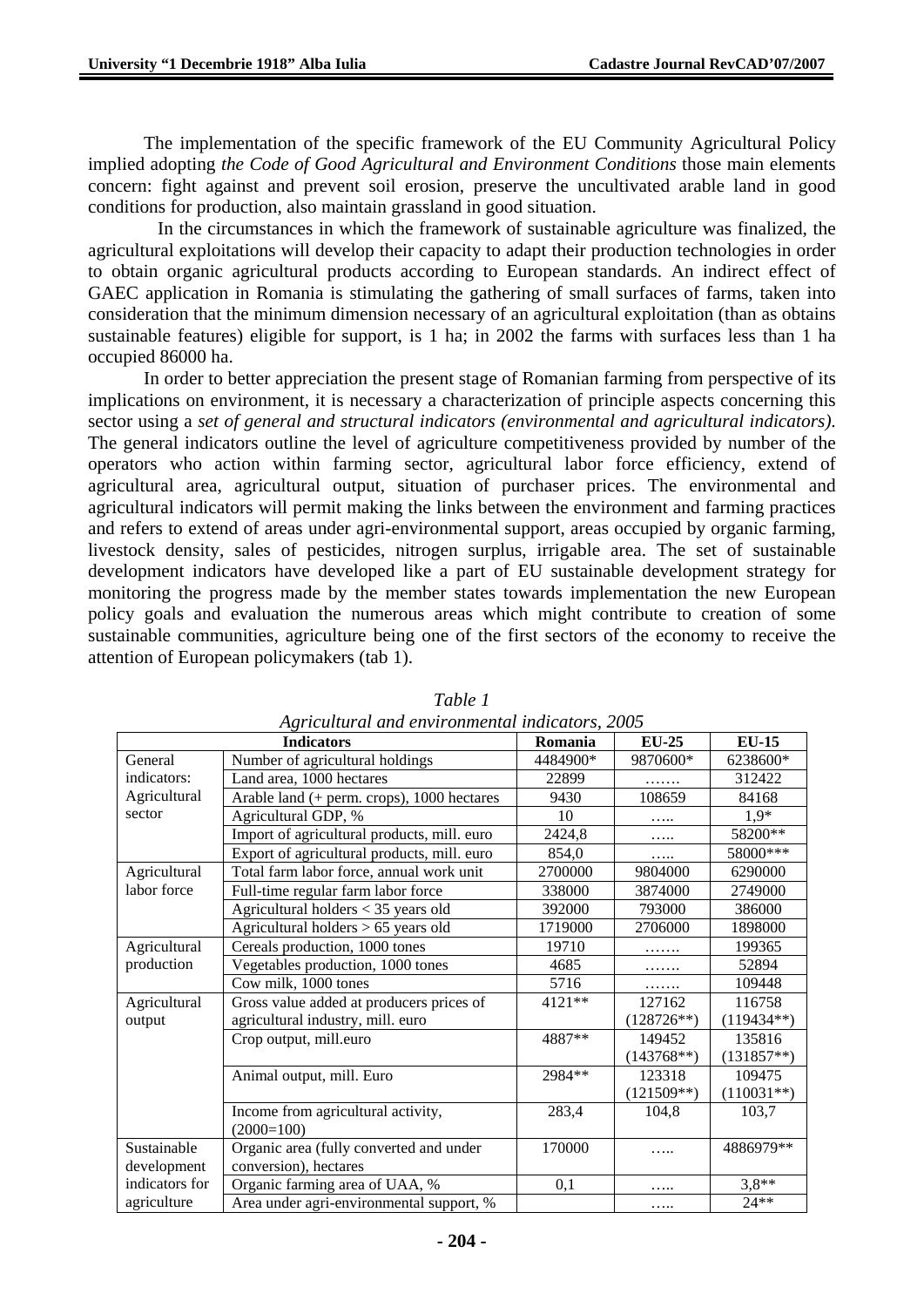| sector | Livestock density index, LU per hectare     | 47.    | . | $0.9**$  |
|--------|---------------------------------------------|--------|---|----------|
|        | Nitrogen surplus, kg per hectare            | .      | . |          |
|        | Pesticide sales, tones of active ingredient | .      | . | 327280** |
|        | Irrigated land, %                           | $0.8*$ | . | $12*$    |
|        | Organic producers                           | 3676   | . | 135191** |

Source: Eurostat yearbook, 2006-07; FAOSTAT, World Bank – website;

\* 2003 or 2004 year

\*\* 2000 year

The present situation of the Romanian farming sector illustrates the strong agrarian specific of economy, with a rural economy fable development. In rural area lives almost half of Romanian population, so that agriculture remains a very important activity for many people. This economical sector still has to perform its base functions, assuring the food security, place works, revenues and a rural life's quality. The high GDP provided by agriculture sector (10 %) might be a serious cause of concern for policymakers, because shows the not modern type of economy and its increase dependence by farming activities. In other European countries the agricultural GDP is more reduce: Czech Republic 3 %, Estonia 4 %, Hungary 4 %, Latvia 4 %, Lithuania 6 %, Poland 5 %, Bulgaria 9 %, Slovenia 3 %, Slovak Republic 3 %, Croatia 8 %. Being interested by the indicator which could reflect the one nation's economic situation, namely GDP per capita at current market prices, comparative with the countries' same group, Romania has the smallest GDP per capita, 8100 PPS in 2005, except Bulgaria with 7500 PPS. It represents only 35 % from EU-25's GDP and there is to a very long distance by indicator size in EU developed counties like, Luxembourg (58000), Ireland (32000), Denmark (29000), Netherlands, Austria etc.

Another feature of Romanian agriculture sector is the high percentage, 12 % from total labor force who works in farming domain, so it can suggest the extensive feature of agriculture. The numerous agricultural labor force  $(2,7$  million persons) can assures using of some technologies that have big labor consumption, as so together with promoting the restructuring investments to realize sustainable practices, could be a chance for developing sustainable farming in Romania. Full-time regular labor force is much more reduce, almost 9 times reducer than total agricultural labor force, this fact showing that agricultural activities are practiced by numerous individual farmers and their families and constitutes a specific life's way within one rural economy. Within the all 15 developing countries of the European Union, the agricultural labor force has a permanent and regular character in a great measure than Romanian's (full-time regular labor force is only 2,3 times smaller than total agricultural labor force). The labor force who works in the farms which have an agricultural area greater than 5 ha was only 33 %. An important problem of agriculture sector is the numerous people over 65 years old, 1,7 million persons, which represents almost the similar labor force segment of the whole EU-15.

The restructuring measures of Romanian agriculture initialized after 1990 year and specially, the efforts of Common Agricultural Policy implementation, have purposed to adapt to Romanian conditions to European agricultural model, in order to attenuate the subsistence feature of rural economy and increase the welfare in the countryside. In these conditions the income provided by agricultural activities in 2005 is almost 3 times grater than 2000 but farmers revenues are still reduce.

Disposing a big land area, 22,9 million hectares which represents almost 7,3 % of whole EU-15 land area, Romania has also, an important number of agricultural holdings (4484900 in 2004) that count for about half of EU-25' ones. The situation is due to the legislative transformations that reinstated agricultural property, as so, it resulted numerous small agricultural holdings, which in proportion of 91.6 % from private arable soil have surfaces less than 5 ha and it represents only 54,5 % from the entire arable land. Have to be mention that these 4,48 million agricultural holdings are only those having more than 1 % of national agricultural activity. Considering their expression in European Size Unit (ESU), in 2005, the number of agricultural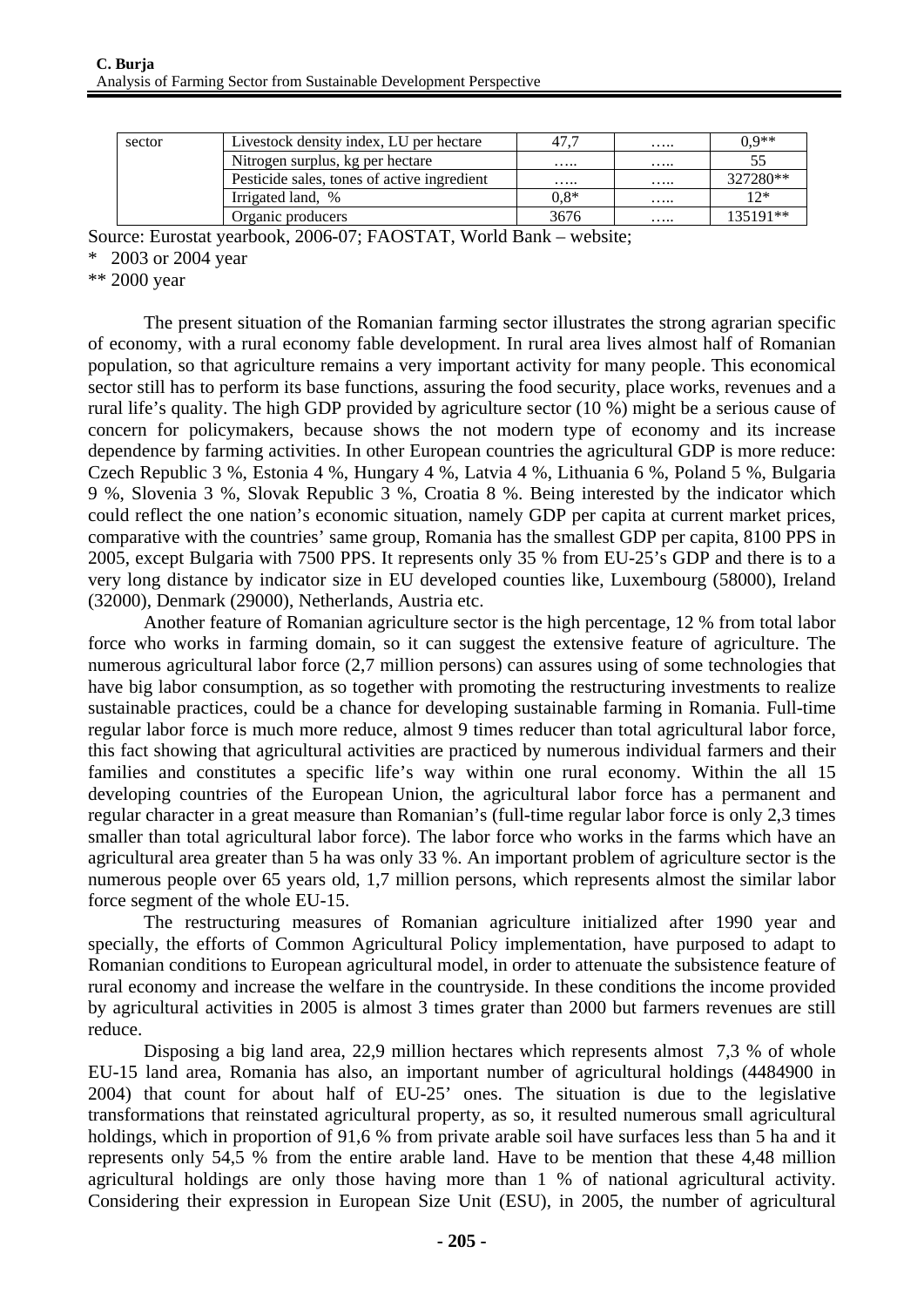holdings had more reduce, they were about 1,24 million ESU and among these only 317800 had a surface greater than 5 hectares (26 %), while 1 % used 100 ha or more.

Although, Romania owns 9,4 million hectares of arable land, which means a percentage of 8,7 % from EU-25 arable land, it has a poor agriculture productivity; it ensures only a small part of agro food products that are necessary to the population. The value of total agricultural imports needs a big financial effort (2424.8 million euro) that is 3 times greater than agricultural exports and contributes to no equilibrate the country's payments balance.

 Looking at the agricultural output, we can observe that Romanian agricultural industry produced in the latest year with statistical information, 4121 million euro, that represent about 3,2 % from gross value added by this sector at the al EU-25 countries level, had a crop output by 4887 million euro (3,2 % from EU-25 crop output) and produced 2984 million euro animal output (2,4 % from EU-25 animal output). Physically productions are important, comparative with assembly of those 25 countries which form the European Union until the integration second wave, Romanian cereals production representing almost 10 % from EU cereals production, vegetables production count for about 9 % by that of the EU' and cow milk production is more than 5 % from EU-25 same indicator.

After the legislative framework for the development of organic agriculture was initiated (2000), the interest to convert the conventional practices of culture plant growing animals and processing products has increased towards organic agricultural ones, many organic agricultural producers associations being born: Agroecologia, Romanian Association for Sustainable Development, Bioterra, Society for Organic Agriculture, Ecorural. They are situated mostly in Transylvania, Bioterra owned 67 % from total of organic farms and 68 % from total of ecological surfaces of Romania.

Compared with the EU-15 utilized agricultural area devoted to organic farming, which represents almost 4 %, Romania has an insignificant agricultural area organic farmed, only 0,1 % (170000 ha from utilized agricultural area, in 2006, fully converted or under conversion). In the EU member states, Germany registers the highest number of hectares cultivated through organic methods, over 760000 ha, followed by Italy and United Kingdom. These countries form a group of EU member states which have the largest organic areas and numerous organic producers who manage a average surface by 35,1 ha. The area under agri-environmental support at the overall EU level is much extend, represents 24 % of UAA and this figure has to be the goal for the Romanian policy decisions as so they could facilitate the ongoing development of organic farming in the next years.

The number of the agricultural holding which practice organic farming is also reduces, being almost 4000 producers. Only 0,2 % from all Romanian farms practice organic farming methods, 2,1 % has an irrigating system and almost 70 % of them work with a tractor but only 9 % benefit by their own tractor. From all arable land is irrigated a few number of hectares which represents more less than 1 %.

 Using the sustainable practices in Romanian agricultural holdings is not very simple. Most regions have a poor infrastructure, there is no domestic market for organic products where farmers could sell their products at better prices, the possibility of financing the agricultural exploitations investments are reduced and concerning this aspect, up until now it, the opportunities to stimulate sustainable development were the pre-accession SAPARD funds and beginning with 2007, the rural development funds specific of CAP are in operation.

 However, the efforts made by Romania in the last years to encourage sustainable agriculture development are highlighted by an accelerated dynamic of specific indicators.

In the late years it remarks a positive evolution to the direction of implementing the sustainable agriculture elements. The statistics show that only 37 % from entire Romanian agricultural area accomplishes the conditions for practicing the sustainable agriculture, the other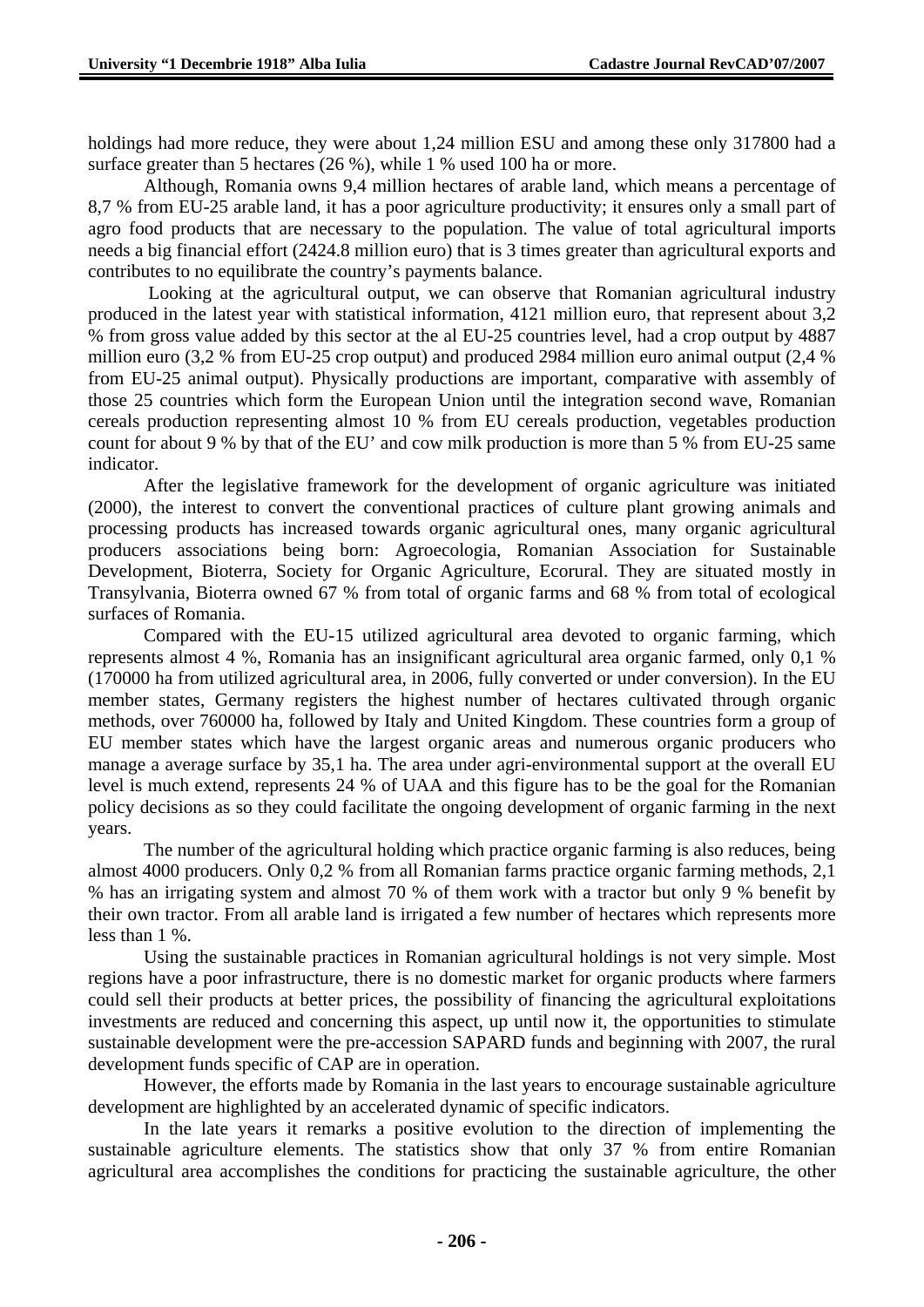surface being degraded and although we can notice nowadays that the extend of the organic area is by 10 times greater than in 2000, it remains still reduce.

Also, increase about 10 times the crop production obtained in organic system but specially, it registered an accelerated dynamic of apicultural products which are most exclusively sold to exports. Although some producers have expressed interest in selling their organic products in the domestic market, the principle obstacle which keeps it at a low level, is the existence of a small segment of population with higher incomes. For government, the development of sustainable farming and organic production became one of the priorities of its strategy, mostly that the organic products could constitute an important group of goods orientated to export.

 In these situation, we can consider that the Romanian agriculture has a great potential of sustainable development and taking-over the communitarian acquit, it engaged to adapt the agricultural practices in accordance with European standards for obtaining the ecological products.

The made analysis evidenced some aspects of the sustainable farming stage, namely the weakness elements which have to be diminished and also, some strong elements that have to be developed (table 2)

| <b>Weakness elements</b>                                                                                                                                                                                                                                      | <b>Strong elements</b>                                                                                                                                                                                                                                |  |  |
|---------------------------------------------------------------------------------------------------------------------------------------------------------------------------------------------------------------------------------------------------------------|-------------------------------------------------------------------------------------------------------------------------------------------------------------------------------------------------------------------------------------------------------|--|--|
| • existence of one rural economy fable<br>development, with poor infrastructure, mainly farms<br>orientated to agricultural activities (68,7 %), the<br>other activities being: processing of farm products<br>$(23,2,%)$ , contractual work $(1,9,%)$ , wood | • the great favorability potential of the country for<br>practicing farming activities (big agricultural land,<br>specific climate, numerous agricultural labor force)                                                                                |  |  |
| processing $(0,2\%)$ , tourism $(0,1)$ , handicraft $(0,1)$<br>• extend of the subsistence economy, 69 % from<br>agricultural holdings produce mainly for their own<br>consumption                                                                            | • tradition in farming for ages                                                                                                                                                                                                                       |  |  |
| · existence of a most part of labor force in the<br>agrarian sector (12 % of total labor force; almost<br>half of population lives in the countryside)                                                                                                        | • initiation of the agricultural restructuring process<br>since 1990                                                                                                                                                                                  |  |  |
| • the great number of agricultural employers who<br>have more than 65 years old;<br>increase dependence of economy by farming sector<br>(agricultural GDP is 10 %)                                                                                            | • implementation of the legislation concerning the<br>natural environment protection in accordance with<br>the European Union standards                                                                                                               |  |  |
| • the numerous agricultural holdings which have an<br>economic size of least 1 European Size Unit as that<br>the fragmentation of land is unfavorable for<br>application of production and management<br>technology                                           | • adopting of the sustainable agriculture principles<br>and methods by a segment of producers                                                                                                                                                         |  |  |
| • the reduce labor efficiency, the farming<br>production couldn't assure the overall demand of<br>population as so the agricultural products import<br>means a great payment effort                                                                           | • the changes carried out in the last years concern a<br>rapid rise in the amount of land and number of<br>processing facilities adhering to organic standards                                                                                        |  |  |
| • the domestic organic market represents a very<br>small share of total market                                                                                                                                                                                | • the increase of organic production requirements<br>mainly, on external markets                                                                                                                                                                      |  |  |
| · conventional farming practices generate various<br>kinds of pollution                                                                                                                                                                                       | • beginning of the certification activities of<br>producers, so that these will be stimulated to<br>implement the organic principles for reducing non-<br>approved input residues in the fields<br>• starting the access of the CAP rural development |  |  |
|                                                                                                                                                                                                                                                               | funds (2007)                                                                                                                                                                                                                                          |  |  |

*Table 2 SWOT analysis of the sustainable agriculture*